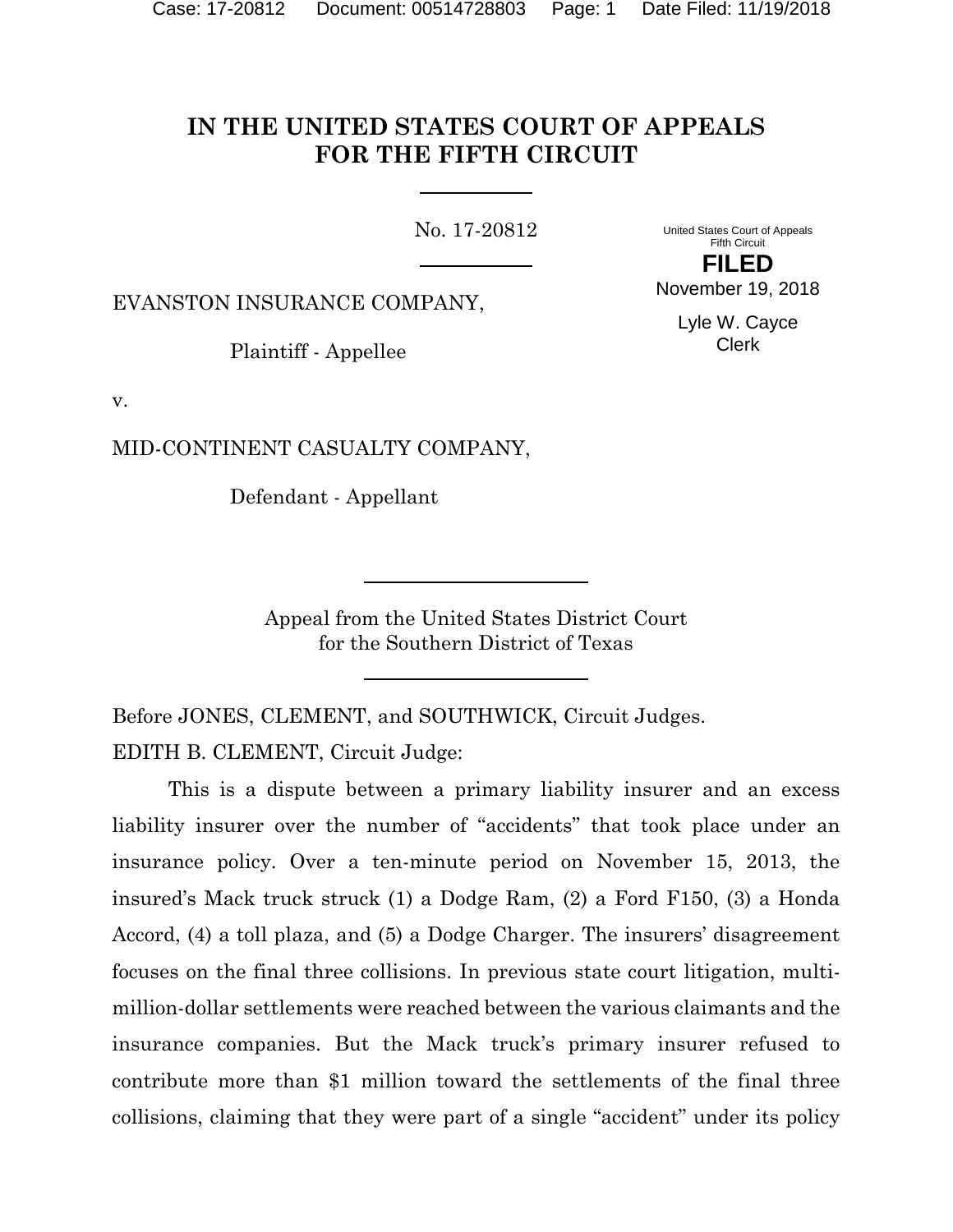and that \$1 million was the primary insurer's limit of liability per accident. The excess insurer sued the primary insurer in federal district court. The parties stipulated to the facts and filed cross motions for summary judgment as to whether the final three impacts constituted a single "accident" or separate "accidents" under the policy and Texas law. Although the district court held that two accidents occurred, we reverse because there was only one.

**I.**

Since the case was submitted below on a stipulation, there is no dispute as to the material facts. Mid-Continent Casualty Company issued a commercial auto insurance policy to Global Waste Services, LLC. The policy had a \$1 million per-accident limit of insurance and required Mid-Continent to defend Global until the policy limit was exhausted. The policy provides in relevant part:

# **SECTION II — LIABILITY COVERAGE**

#### **A. Coverage**

We will pay all sums an "insured" legally must pay as damages because of "bodily injury" or "property damage" to which this insurance applies, caused by an "accident" and resulting from the ownership, maintenance or use of a covered "auto".

. . .

# **C. Limit of Insurance**

Regardless of the number of covered "autos", "insureds", premiums paid, claims made or vehicles involved in the "accident", the most we will pay for the total of all damages and "covered pollution cost or expense" combined resulting from any one "accident" is the Limit of Insurance for Liability Coverage shown in the Declarations.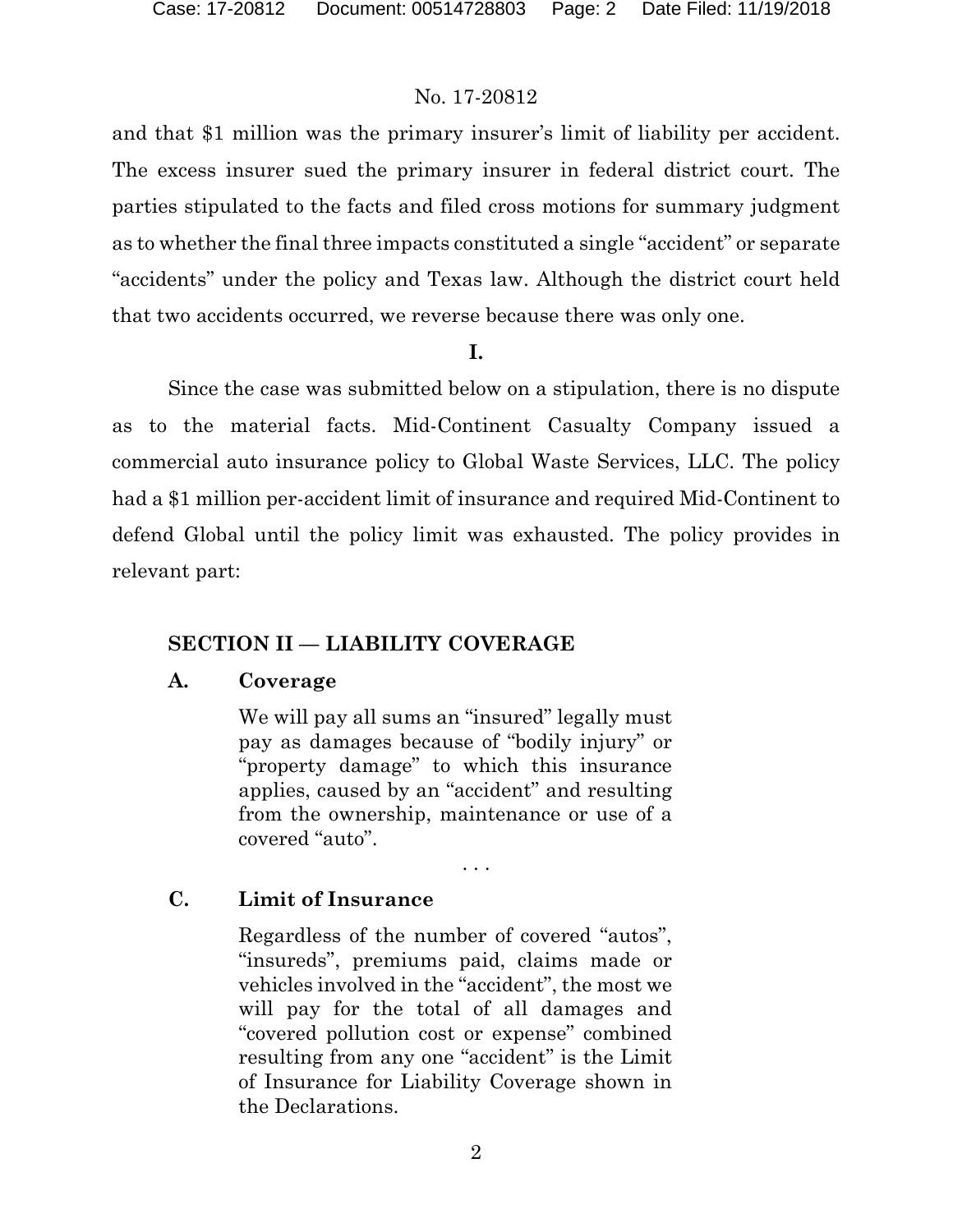All "bodily injury", "property damage" and "coverage pollution cost or expense" resulting from continuous or repeated exposure to substantially the same conditions will be considered as resulting from one "accident".

. . .

# **SECTION V — DEFINITIONS**

**A.** "Accident" includes continuous or repeated exposure to the same conditions resulting in "bodily injury" or "property damage".

In addition to the primary insurance policy, Global held an excess liability policy from Evanston Insurance Company with a \$5 million per-accident liability limit. We are concerned with the terms of the primary insurance policy.

On November 15, 2013, a Global employee named Marlon Diggs lost control of his Mack truck on North Beltway 8 in Houston. Witnesses say that Diggs was driving the truck erratically. At approximately 11:04 a.m., the Mack truck hit a Dodge Ram in the 800 block of North Beltway 8. Three minutes later, the Mack truck struck a Ford F150 in the 2500 block of North Beltway 8. Two minutes after that, the Mack truck approached a toll plaza and caused the series of collisions which are at issue.

At approximately 11:09 a.m., the Mack truck struck a Honda Accord that was waiting in line at the toll plaza in the 3300 block of North Beltway 8. Joseph Williams was driving the Accord and his wife, Laurie Williams, was the only passenger. The Mack truck pushed the Accord forward more than one hundred feet into the crash attenuator barrels separating two toll lanes, where the Accord came to rest perpendicular to the road. Although Joseph Williams was not seriously injured in the collision, Laurie Williams sustained severe injuries.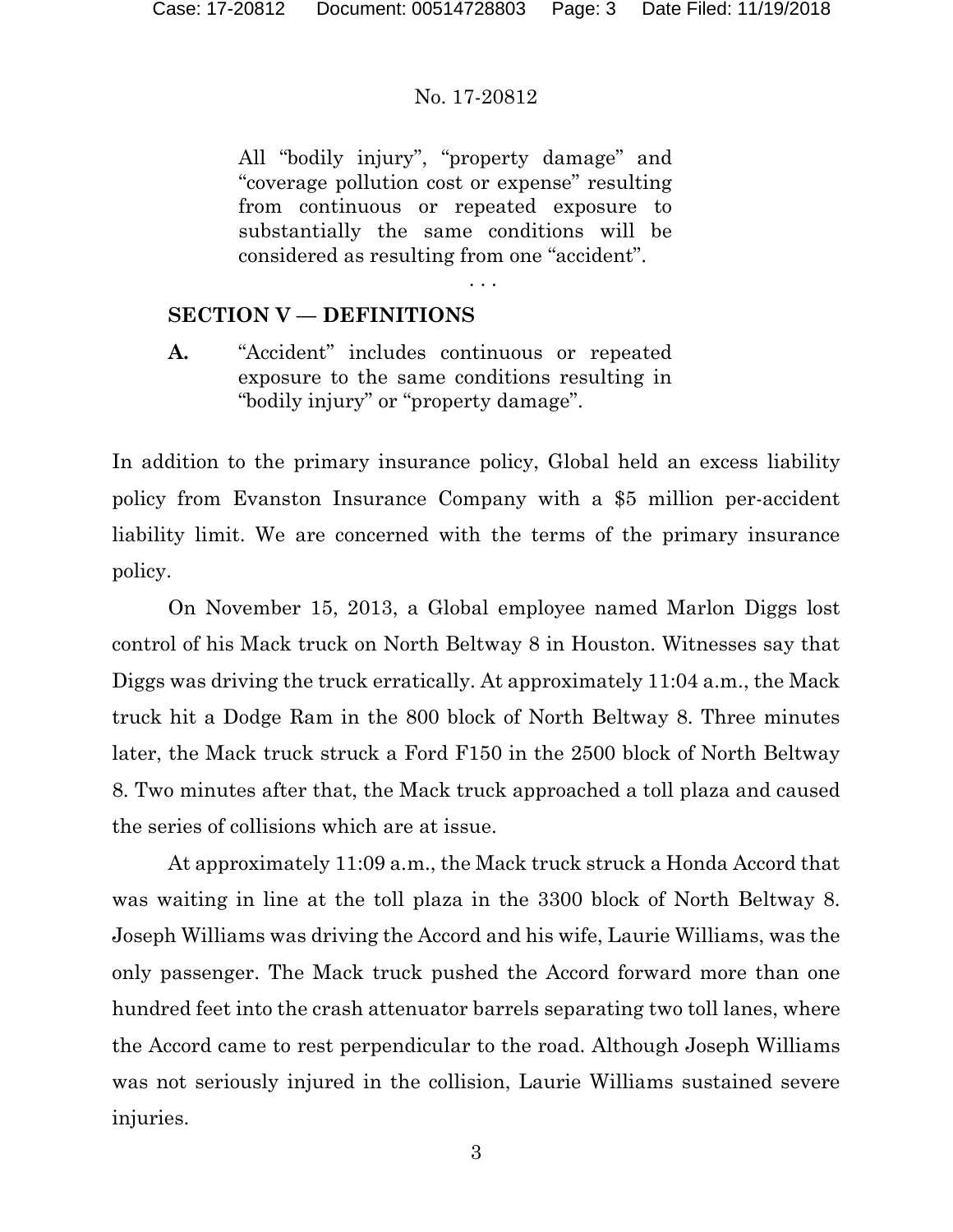Once separated from the Accord, the Mack truck continued to travel through the automatic toll lane for approximately sixty-six feet before striking a Dodge Charger driven by Gwenetta Powell. While travelling through the lane, the Mack truck struck the tollbooth, causing significant damage. After impacting the Charger, the Mack truck continued pushing the Charger until it crashed into the right-side retaining wall, pinning the Charger between the Mack truck and the wall. At some point between the Mack truck's impact with the Charger and the vehicles coming to rest against the wall, Diggs fell out of the truck. Diggs did not apply the brakes at any time from first striking the Accord until the Mack truck crashed into the retaining wall. Powell and Diggs both died in the accident.

Relatives of Powell sued Global in state court, and the Williams family intervened. Additionally, Harris County made demands on Global for the cleanup and repair of the toll plaza. All the claims ultimately settled. The Williams family received \$4.5 million—approximately \$1 million from Mid-Continent and the remaining \$3.5 million from Evanston. Mid-Continent withdrew from the litigation after settling with the Williams family, claiming exhaustion of its policy limit. Evanston then settled with the Powells and Harris County for \$2.1 million and \$75,000, respectively. Mid-Continent did not contribute to either settlement.

Evanston filed suit in federal court in Texas seeking reimbursement from Mid-Continent for a portion of the payments Evanston made on behalf of Global. Evanston also sought to recover the entirety of its defense costs. The parties stipulated to the relevant facts and filed cross motions for summary judgment. Evanston argued that Mid-Continent incorrectly construed all the collisions occurring after the Mack truck's impact with the Accord to be a single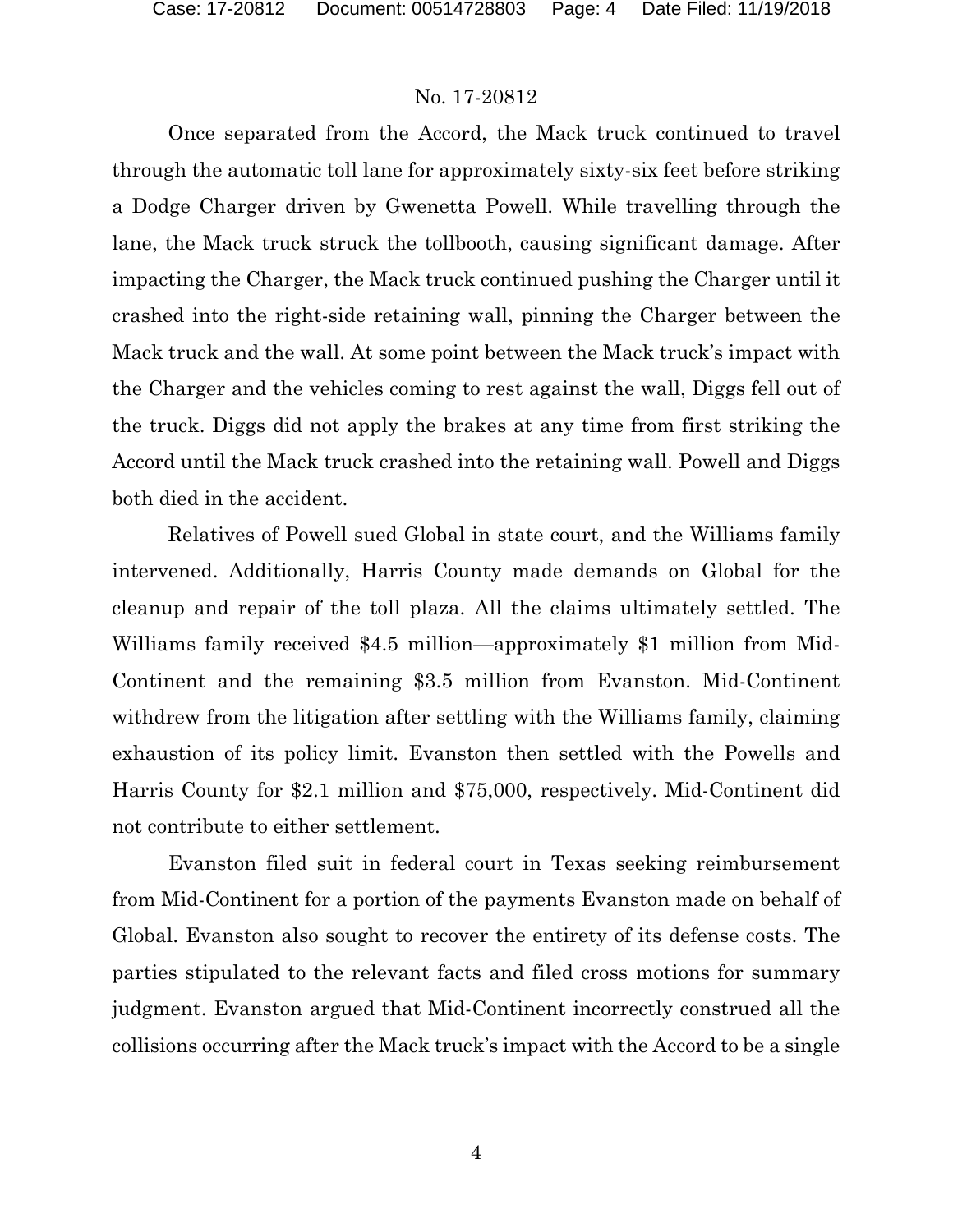l

# No. 17-20812

"accident."[1](#page-4-0) According to Evanston, each separate impact between the Mack truck and another vehicle or object constituted a separate accident subject to separate liability limits. Mid-Continent asserted that under Texas law, there was only one accident because the only event that gave rise to the various injuries was Diggs's negligence.

The district court referred the motions to a magistrate judge, who concluded that under the policy language two accidents occurred. According to the magistrate, "[t]he collisions between the Mack truck and the Honda Accord and between the Mack truck and the Dodge Charger were separate accidents because they occurred independently, the former did not lead to the occurrence of the latter." The district court adopted the magistrate's recommendation over Mid-Continent's objection. The court entered judgment in favor of Evanston. The court concluded that Mid-Continent should have paid out a total of about \$2,045,000 under the various settlements. Because Mid-Continent only paid \$1 million in the underlying state litigation, the district court ordered it to pay Evanston about \$1,045,000 plus the costs of Evanston's defense. Mid-Continent appeals that ruling.

### **II.**

Because this case is before the court on cross motions for summary judgment, we review the district court's rulings de novo and construe all evidence and inferences in favor of the non-moving parties. *LCS Corr. Servs., Inc. v. Lexington Ins. Co.*, 800 F.3d 664, 669 (5th Cir. 2015). The parties agreed below that the only question was whether the Mack truck's collisions near the toll plaza constituted one "accident" or multiple "accidents" under the language of the policy. The interpretation of the word "accident" as used in the insurance

<span id="page-4-0"></span><sup>&</sup>lt;sup>1</sup> As for the two collisions which occurred before the Mack truck hit the Accord, neither the district court nor the parties discuss them, probably because the damage was minor and the excess coverage not implicated.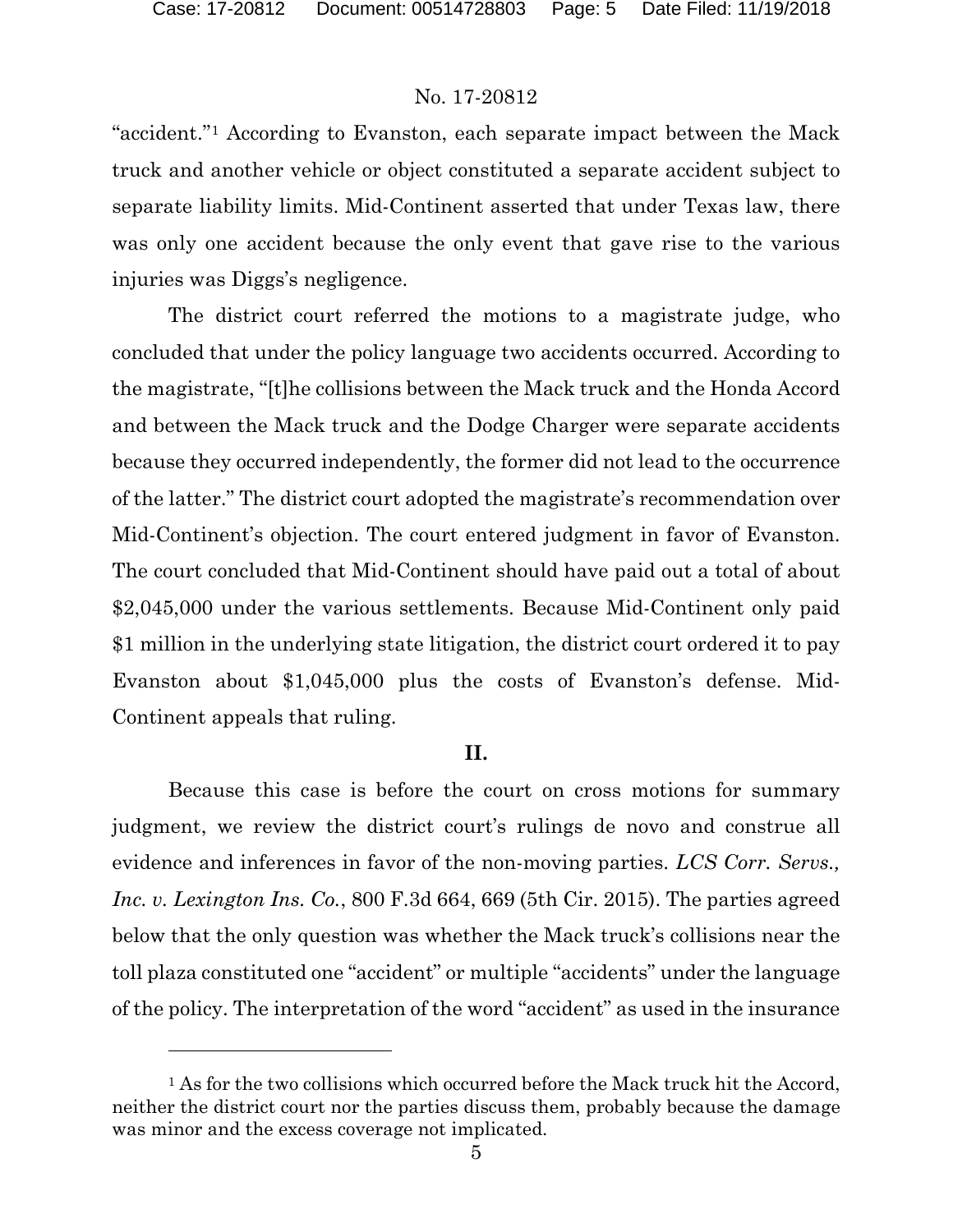contract is a question of law, which the court reviews de novo. *Ran-Nan Inc. v. Gen. Accident Ins. Co. of Am.*, 252 F.3d 738, 739 (5th Cir. 2001) (per curiam).

# **III.**

The parties agree that Texas law governs this diversity action and informs the interpretation of the Mid-Continent insurance policy. Under Texas law, the court must construe the policy according to the general rules of contract construction to give effect to the parties' intent. *Gilbert Tex. Constr., L.P. v. Underwriters at Lloyd's London*, 327 S.W.3d 118, 126 (Tex. 2010). Courts begin with the language of the contract "because we presume parties intend what the words of their contract say." *Id.* "The policy's terms are given their ordinary and generally-accepted meaning unless the policy shows the words were meant in a technical or different sense." *Id.* "If the court is uncertain as to which of two or more meanings was intended, a provision is ambiguous." *H.E. Butt Grocery Co. v. Nat'l Union Fire Ins. Co. of Pittsburgh (HEB)*, 150 F.3d 526, 529 (5th Cir. 1998).

#### **A.**

The policy defines "accident" to include "continuous or repeated exposure to the same conditions resulting in 'bodily injury' or 'property damage.'" Under the "Limit of Insurance" provision, the policy states that "[r]egardless of the number of covered 'autos,' 'insureds,' premiums paid, claims made or vehicles involved in the 'accident," the most Mid-Continent would pay for "the total of all damages . . . resulting from any one 'accident'" was the policy limit of \$1 million. Although the parties disagree on its meaning, neither Mid-Continent nor Evanston argues the policy is ambiguous. And Texas courts routinely interpret the term "accident" or its equivalent without finding ambiguity. *HEB*, 150 F.3d at 529.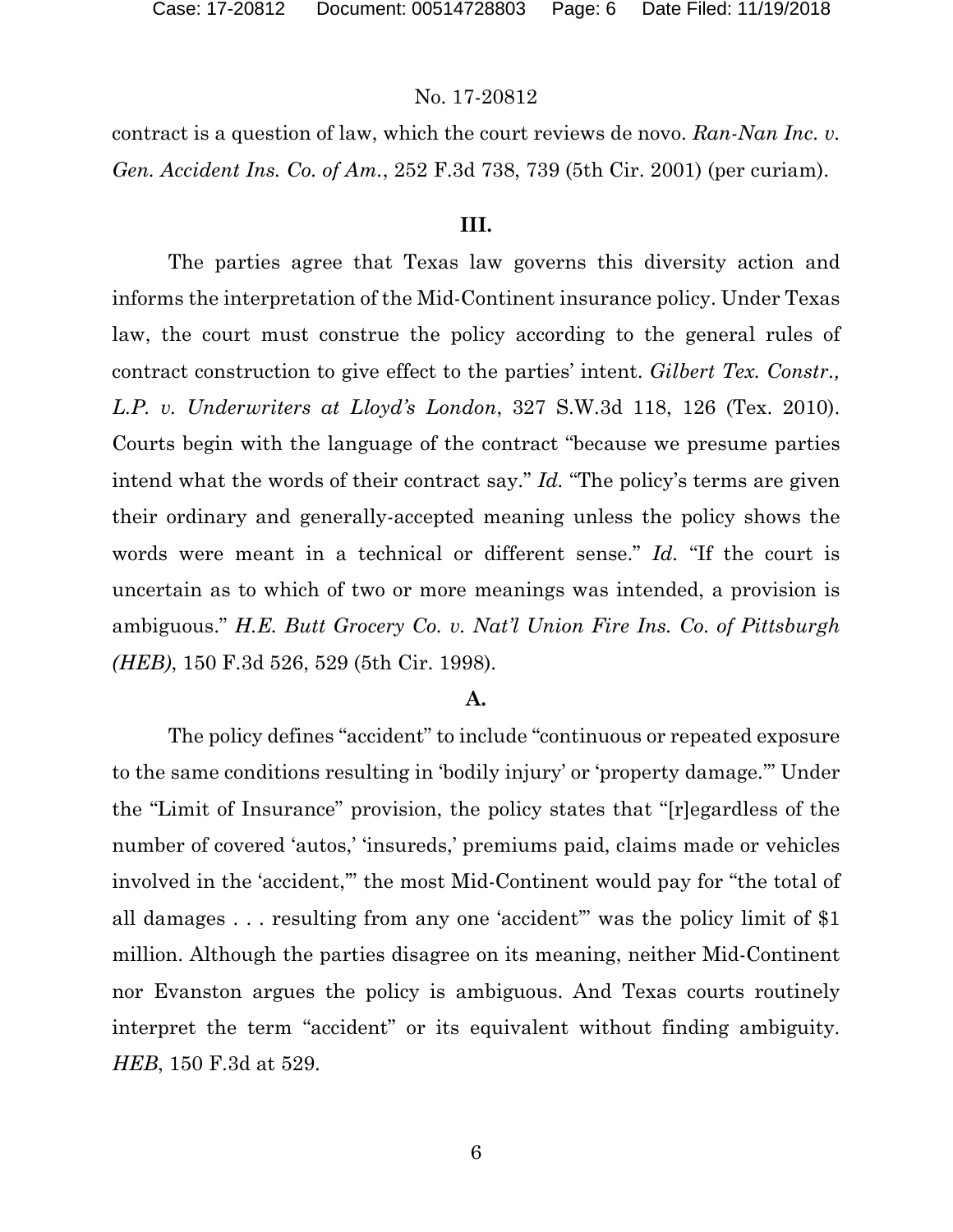In fact, the policy's definition of "accident" is virtually identical to the definitions in other commercial liability policies. *See id.* at 529. Some insurance policies use the term "occurrence" instead of "accident," but both terms are usually defined as "continuous or repeated exposure to conditions," and policies frequently provide that all damage or injury "arising out of continuous or repeated exposure" to the same conditions is considered to have arisen from the same accident or occurrence. There are sometimes small differences between definitions, but they are usually not significant.

For example, some policies define an accident or occurrence to include all injuries "resulting from the same general conditions," *Foust v. Ranger Ins. Co.*, 975 S.W.2d 329, 333 (Tex. App. 1998); others refer to all injuries "arising out of . . . substantially the same general conditions," *HEB*, 150 F.3d at 529; and still others encompass all injuries "resulting from . . . substantially the same conditions." Evanston argues that a policy's use of the phrase "same conditions" instead of "same general conditions" requires a stricter similarity in the conditions to establish a single accident. This is likely incorrect. Texas recognizes that policies which define "occurrence" in the manner described above are to be interpreted more broadly than policies which leave occurrence undefined. *See Foust*, 975 S.W.2d at 334–35. And we have noted before that these types of definitions are "virtually identical." *See, e.g.*, *HEB*, 150 F.3d at 529. That the policy does not include the word "general" should not normally affect the analysis, and it does not affect the result here.

#### **B.**

In any event, Texas applies the same approach—the "cause" approach to interpreting all such provisions. Although the Supreme Court of Texas has never said so, we have repeatedly observed that "Texas courts agree that the proper focus in interpreting 'occurrence' is on the events that cause the injuries and give rise to the insured's liability, rather than on the number of injurious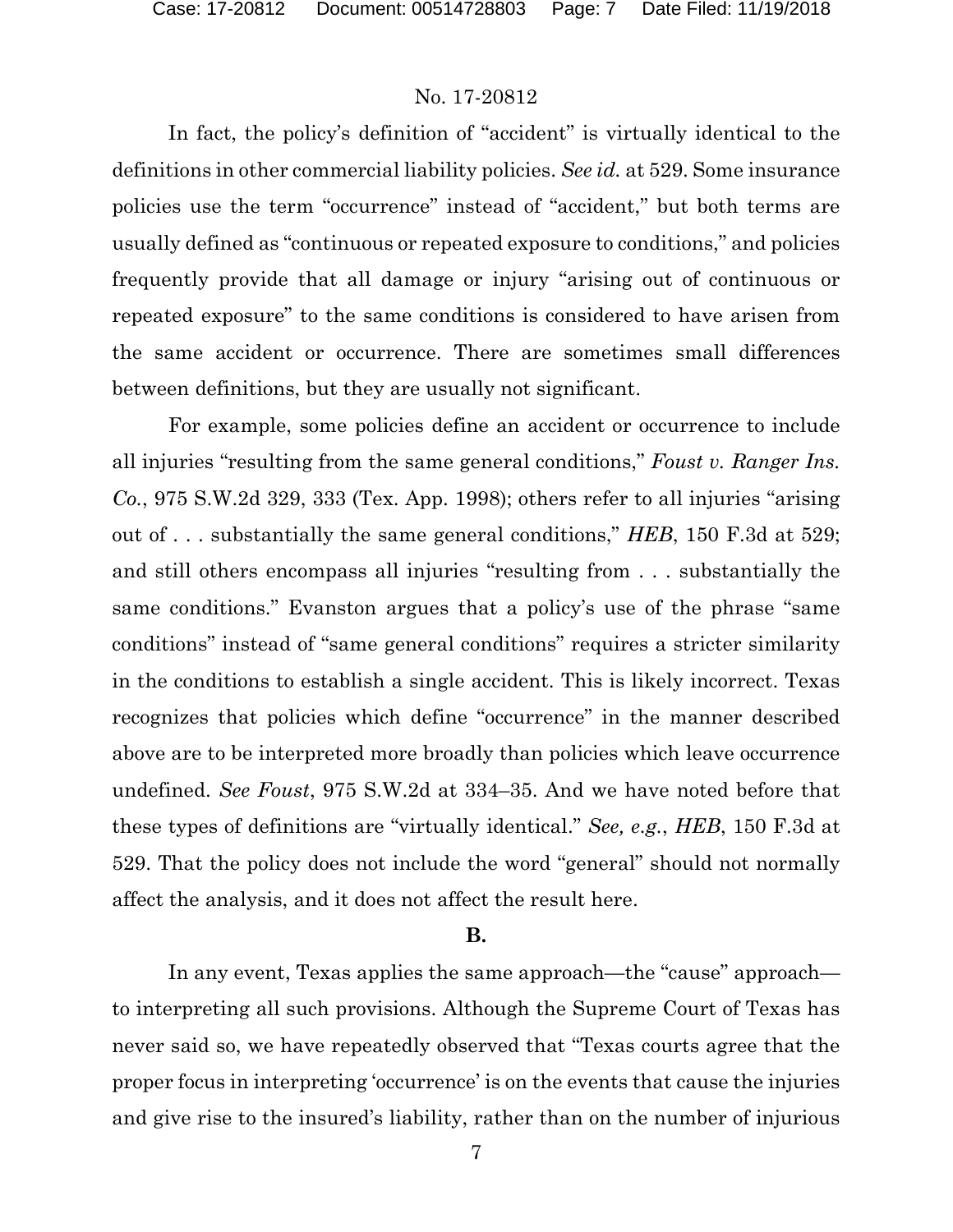effects." *HEB*, 150 F.3d at 530. But while every case which addresses this topic acknowledges the same standard, different courts have sometimes understood that standard to mean different things.

Certain other jurisdictions, such as Louisiana, have adopted an "effects" approach to interpreting insurance policies in which each separate claim arising from the insured's negligence is considered a separate occurrence. *Pennzoil-Quaker State Co. v. Am. Int'l Specialty Lines Ins. Co.*, 653 F. Supp. 2d 690, 704 n.4 (S.D. Tex. 2009). The "cause" approach simply tells us that the "effects" approach is not appropriate under Texas law. The cause test is not clear regarding which cause or causes are supposed to count.

Federal courts attempting to understand the "cause" test typically begin with our decision in *Maurice Pincoffs Co. v. St. Paul Fire & Marine Ins. Co.*, 447 F.2d 204 (5th Cir. 1971). Pincoffs, the insured, unknowingly imported bird seed that had been contaminated in Argentina. Pincoffs then sold the seed to eight different dealers, who in turn resold it to bird owners. The birds that ate the contaminated seed died, and their owners sued. The policy at issue in *Pincoffs* defined "occurrence" as "an accident, including injurious exposure to conditions, which results, during the policy period, in bodily injury or property damage neither expected nor intended from the standpoint of the insured." *Id.*  at 206. We held "that the 'occurrence' to which the policy must refer is the occurrence of the events or incidents for which Pincoffs is liable." *Id.* We reasoned that the incidents that subjected Pincoffs to liability were the eight sales, therefore there had been eight "occurrences" under the policy. *Id.* at 207.

This approach has sometimes been called the "liability-triggering event" test. Despite occasional disagreement as to whether the test is conceptually distinct from the "cause" test, the *Pincoffs* approach has become widely accepted following its endorsement by a Texas appellate court in *Goose Creek Consol. ISD v. Cont'l Cas. Co.*, 658 S.W.2d 338 (Tex. App. 1983). In *Goose Creek*,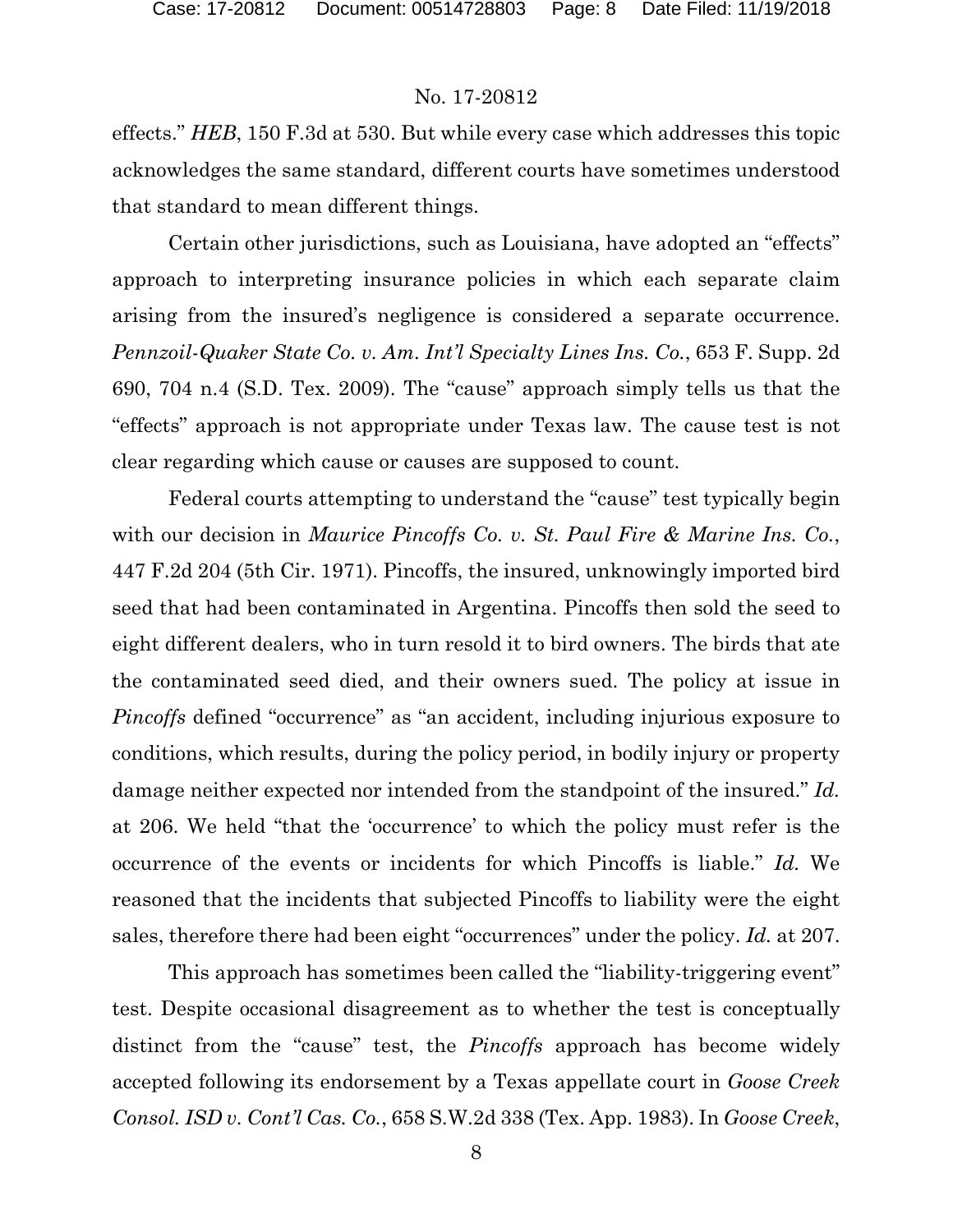an arsonist set fire to two schools in the same school district. Although the same arsonist was the but-for cause of both fires, the fires occurred several blocks and at least two hours apart, and neither caused the other. *Id.* at 339. Hoping to pay a single deductible, the school district argued that the fires should be treated as a single occurrence because both arose from the same "unbroken chain of events." *Id.* After citing to *Pincoffs*, the court disagreed, concluding there were two occurrences because the "two fires [were] distinguishable in space and time and . . . one did not cause the other." *Id.* at 340–41.

*Pincoffs* and *Goose Creek* clarified that to determine the number of occurrences under a policy, we count the number of acts by the insured which gave rise to liability. This clarification is helpful, but incomplete. It leaves unanswered the question of at what level of generality we define the insured's actions. In *HEB*, we answered that question by placing the emphasis on unbroken proximate causation. "While a single occurrence may result in multiple injuries to multiple parties over a period of time," we recognized in *HEB* that "if one cause is interrupted and replaced by another intervening cause, the chain of causation is broken and more than one occurrence has taken place." *HEB*, 150 F.3d at 534 (quotations omitted). In other words, unless the proximate cause for the injuries is continuous and unbroken, there must be more than one occurrence.

In *HEB*, this court applied that rule to conclude that an HEB employee's sexual abuse of two different children, a week apart, at an HEB store constituted two separate occurrences under HEB's insurance policy. *Id.* at 535. Hoping to limit liability under its self-insurance, HEB had claimed there was only one occurrence because both incidents arose from its ongoing negligent supervision of the same employee. Rejecting that reasoning, we explained that Texas courts would not ignore the "immediate" cause of each child's injury in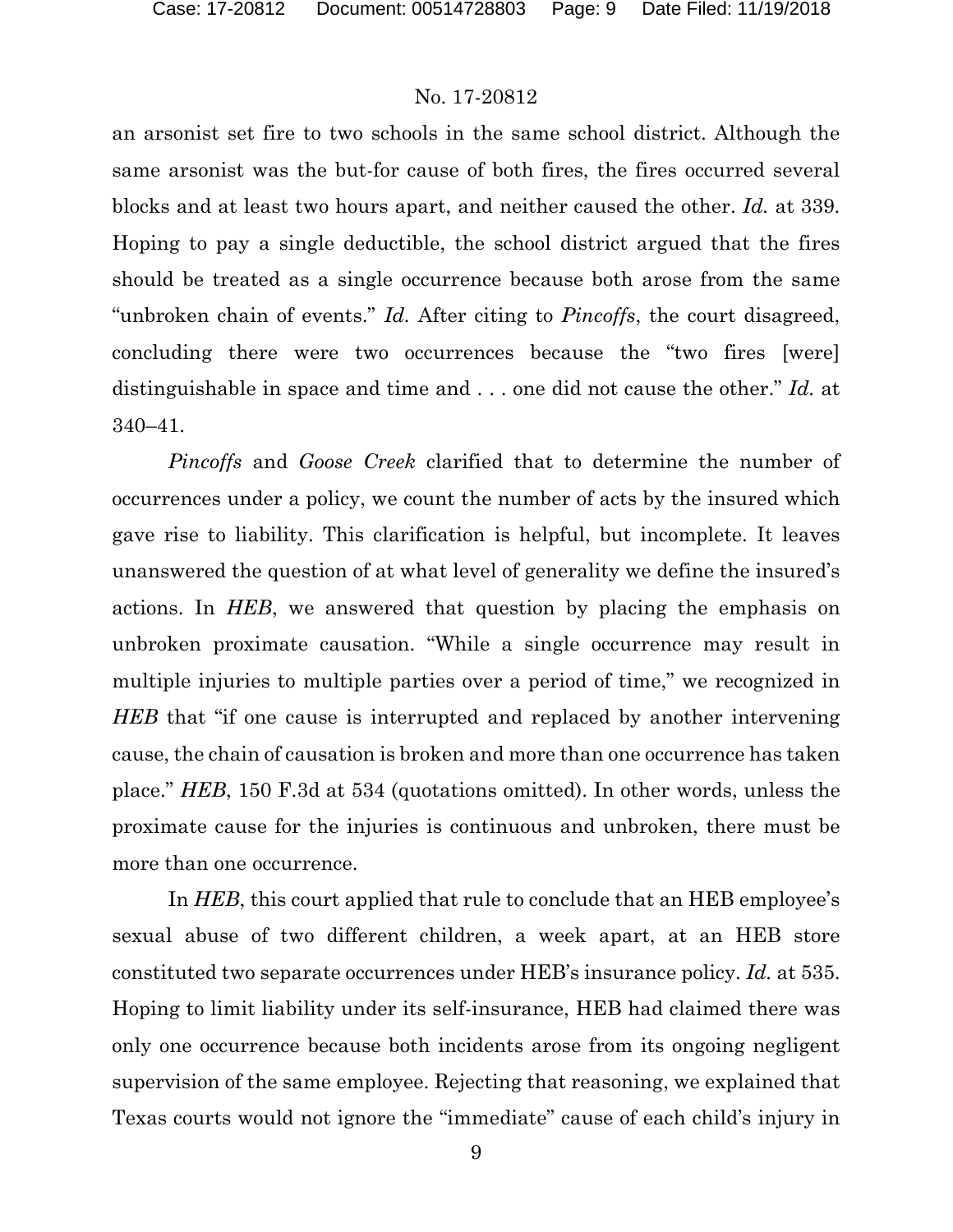favor of the "underlying negligent supervision" when counting occurrences. *Id.*  at 530. Because it was the two independent acts of sexual abuse and not the underlying negligent supervision that "gave rise to HEB's separate and distinct liability" to each child, two separate occurrences had taken place under the policy. *Id.* at 531.

*HEB* has sometimes been misunderstood, including by the district court in this case. Some courts have interpreted *HEB* to mean that a so-called overarching cause can *never* constitute a single occurrence. They say courts must instead identify the "immediate cause" of the injuries. *See Pennzoil-Quaker State Co. v. Am. Int'l Specialty Lines Ins. Co.*, 653 F. Supp. 2d 690, 705– 06 (S.D. Tex. 2009) ("When there is more than one immediate cause of events giving rise to an insured's liability in an underlying lawsuit, courts have rejected the argument that there is a single 'occurrence' based on continuous 'exposure' to the insured's alleged negligence."); *Esparza v. Eagle Express Lines, Inc.*, No. 4:05-CV-315, 2007 WL 969585, at \*10 (E.D. Tex. Mar. 28, 2007) ("[I]t was each collision in the instant case that created the continuous or repeated exposure to the same, or substantially the same, conditions, not the fact that the tractor-trailer crossed the median.").

But what we actually said in *HEB* was "that when the underlying basis for liability is negligent supervision, yet the damage is caused by an intervening intentional tort, the court cannot look past the *immediate cause* of the damage for purposes of the insurance policy." *HEB*, 150 F.3d at 531 (emphasis added). So although the district court construed *HEB* to mean that the "overarching cause" of the injuries must always be ignored for occurrence purposes, properly understood, *HEB* merely suggests that an overarching cause should be ignored where an intervening cause—like an intentional tort breaks the chain of causation. As *HEB* itself recognized: if there was "but one proximate, uninterrupted, and continuing cause which resulted in all of the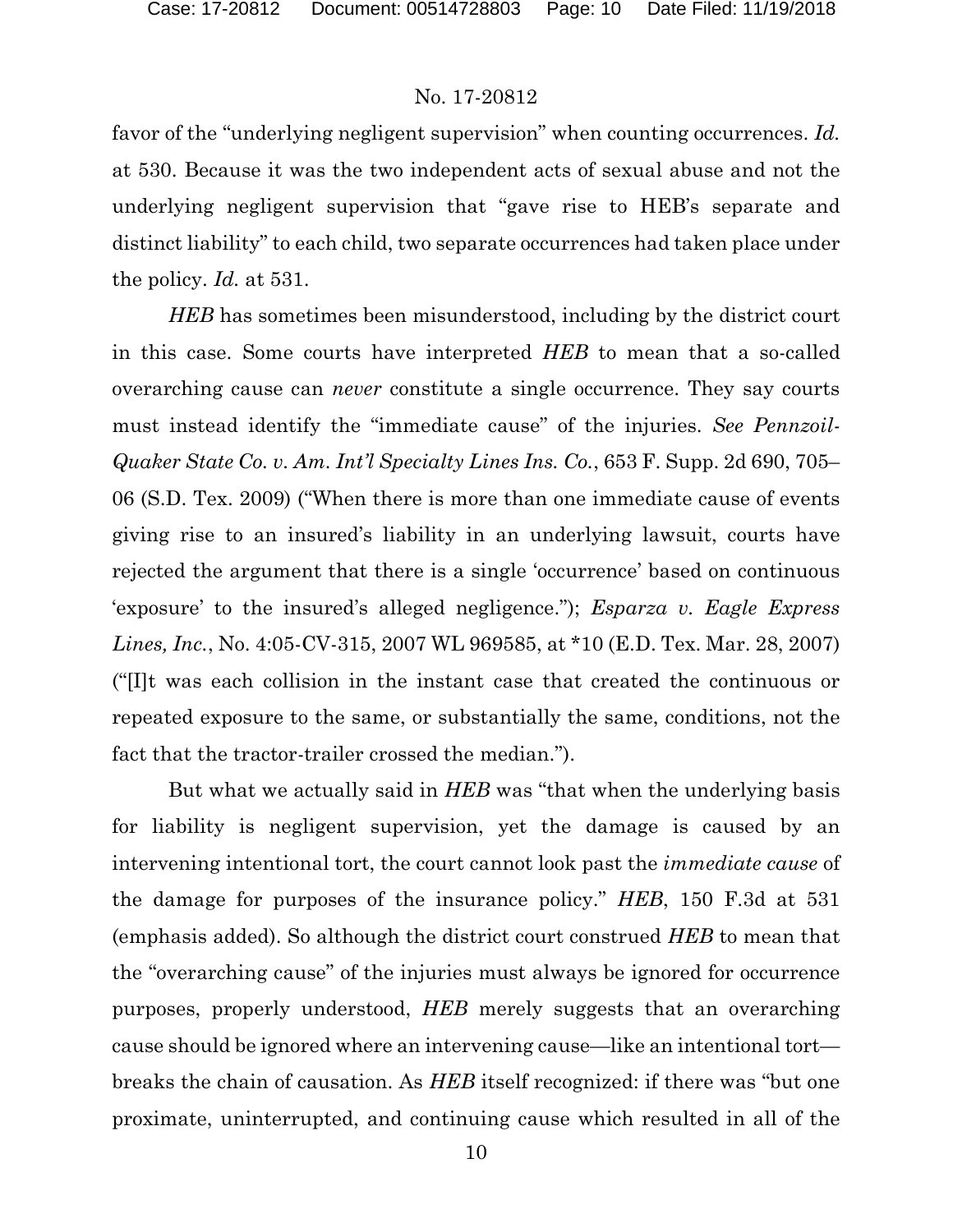injuries and damage," then there was one occurrence. *Id.* at 534 (quotations omitted).

This understanding is confirmed both by Texas case law and by our most recent decisions. The seminal Texas case on the topic is *Foust*. In *Foust*, a farmer hired a pilot to crop dust his fields with herbicide. Some of the herbicide drifted onto neighboring tracts of land, damaging the neighbors' crops. *Foust*, 975 S.W.2d at 331. The neighbors and the pilot's insurer disputed how many occurrences had taken place under the policy, which defined "occurrence" to mean "a sudden event or repeated exposure to conditions involving the aircraft during the policy period." *Id.* at 333 (emphasis omitted). The policy also provided that all "bodily injury or property damage resulting from the same general conditions will be considered to be caused by one occurrence." *Id.*  (emphasis omitted).

The crop dusting took almost three hours, and the neighbors argued that a finding of a single "occurrence" was inappropriate. They emphasized that the plane had landed several times to refuel during that period, and that the temperature, wind, and altitude varied during the several passes over different sections of the property. *Id.* But the Texas appellate court disagreed that those changes were significant. *Id.* at 335. Focusing on the plain meaning of the policy language, it instead concluded that all of the damage had been caused by "repeated exposure to the same general conditions—the drift of a herbicide which was being applied to crops on adjoining property." *Id.* It was the crop dusting process which had damaged the neighboring tracts, and the fact that the "single procedure" required the plane to land intermittently or change altitude did not affect the continuous nature of the crop dusting. *Id.* 

In other words, because the court in *Foust* considered all the injuries to have been caused by the same continuous negligence of the insured, there was only one occurrence under the policy. This court recently reaffirmed that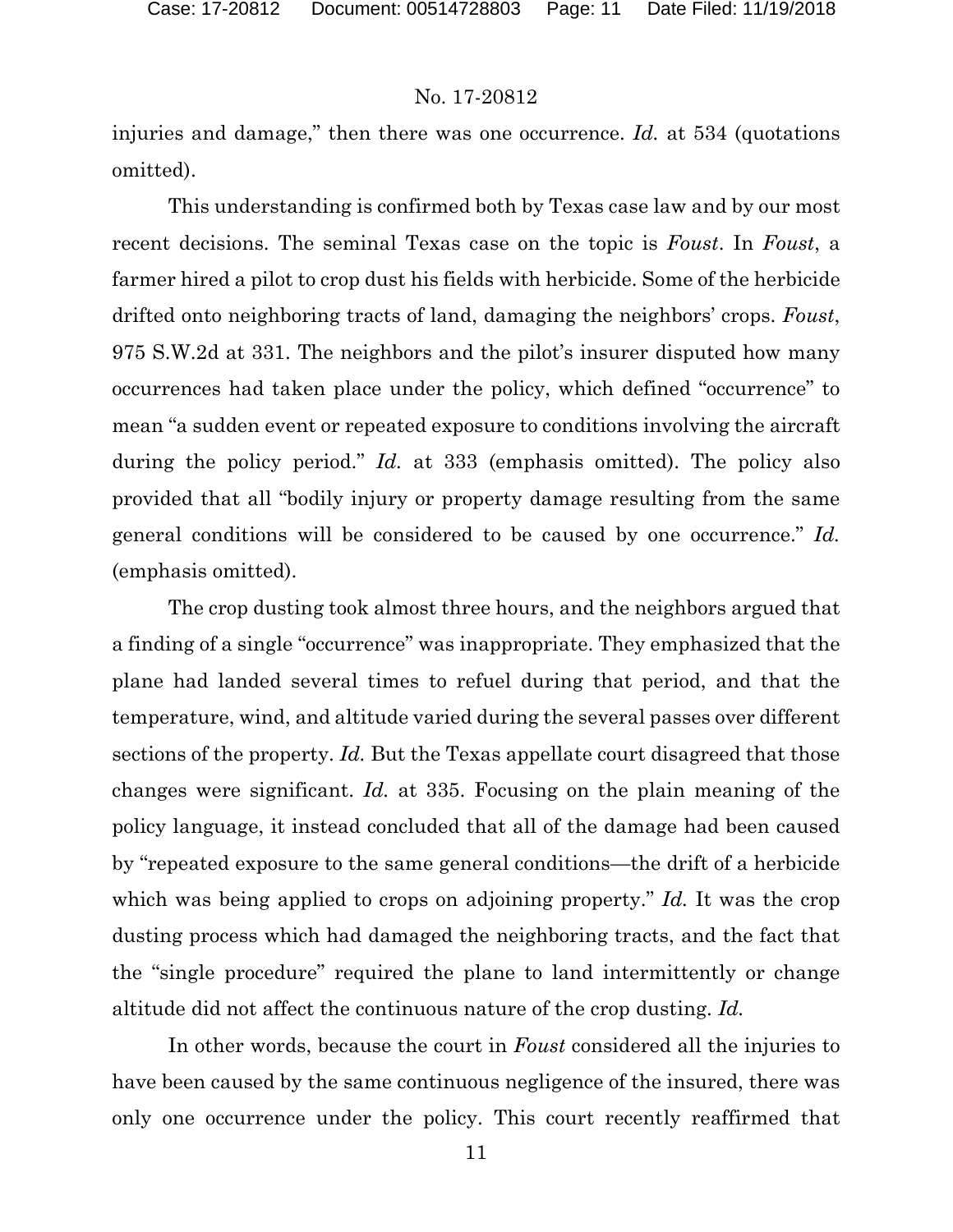principle in *Seahawk Liquidating Trust v. Certain Underwriters at Lloyds London*, 810 F.3d 986 (5th Cir. 2016). In *Seahawk*, the court considered whether there had been one occurrence or two where a drilling rig sustained damage in a February storm that was then a contributing factor to the rig's malfunction and further damage after a July storm. The policy defined "occurrence" to include "a sequence of losses or damages arising from the same occurrence." *Id.* at 991. The insurers argued that each storm was a separate occurrence because the damage caused by the February storm was not a proximate cause of the damage which occurred after the July storm.

Focusing on the decisions in *Goose Creek* and *HEB*, this court agreed with the insurers. We held that "[w]hen an occurrence is technically defined to include a series of losses arising from the same event, it includes only those losses *proximately caused* by that event." *Id.* at 993. We again rejected reliance on the "overarching cause" or on pure but-for causation, clarifying that the focus should instead be "on the direct, immediate, and proximate cause of the losses to determine the number of occurrences." *Id.* at 992–93. Because the district court did not clearly err by finding that the July storm was an intervening cause of the losses, this court agreed that two occurrences had taken place under the policy. *Id.* at 994; *see also U.E. Texas One-Barrington, Ltd. v. Gen. Star Indem. Co. (General Star)*, 332 F.3d 274, 282 n.7 (5th Cir. 2003) (Smith, J., concurring in part and dissenting in part) (recognizing that "[s]ome courts have suggested that an intervening cause might change the number of occurrences").

As articulated in *HEB*, *Foust*, and *Seahawk*, the appropriate inquiry is whether there was one proximate, uninterrupted, and continuing cause which resulted in all of the injuries and damage. If so, then there was a single occurrence. If the chain of proximate causation was broken by a pause in the negligent conduct or by some intervening cause, then there were multiple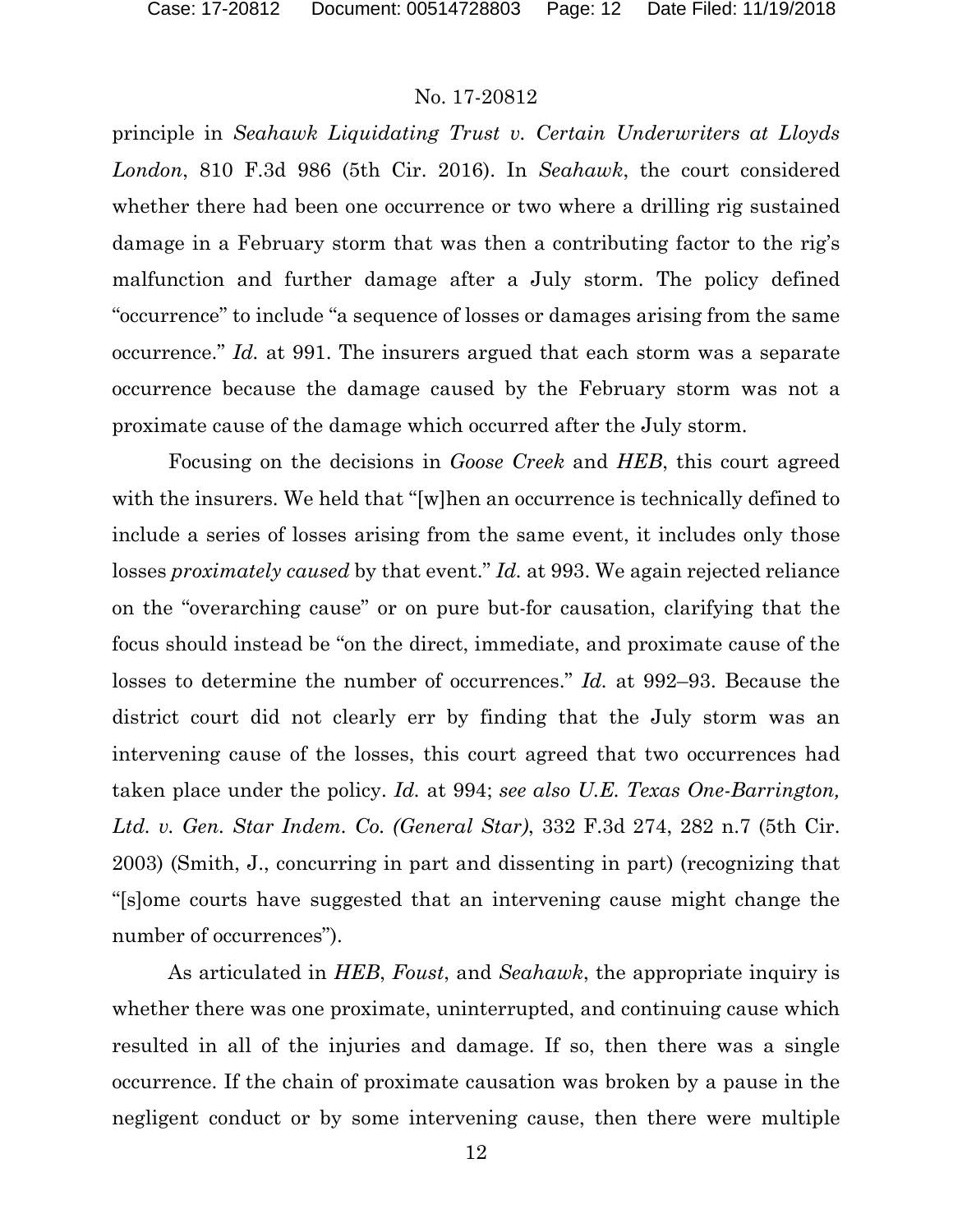l

### No. 17-20812

occurrences, even if the insured's negligent conduct which caused each of the injuries was the same kind of negligent conduct.

#### **C.**

With these principles in mind, reversal of the district court is clearly appropriate. The district court based its decision on a misunderstanding of the case law. In short, the court believed that the "overarching cause" of injuries can never constitute a single occurrence under Texas law, and instead attempted to identify the "immediate causes" of the injuries that gave rise to the insured's liability. Because the insured did not become liable to anyone until his Mack truck collided with their vehicle, the court conceptualized each collision as a separate event giving rise to liability. That was a mistake.

Texas law only prohibits courts from looking to the "overarching cause" of the injuries when the overarching cause is not a "proximate, uninterrupted, and continuing cause" of all the injuries. *See HEB*, 150 F.3d at 534. "To proximately cause an injury, an actor need not be the last cause, or the act immediately preceding the injury." *J. Wigglesworth Co. v. Peeples*, 985 S.W.2d 659, 663 (Tex. App. 1999). The appropriate question is whether the continuous negligence of the Mack truck driver was interrupted and the chain of causation broken. *Cf. Foust*, 975 S.W.2d at 335 (finding one occurrence where the insured's crop dusting was a "single procedure"); *Pincoffs*, 447 F.2d at 206 (finding multiple occurrences because there were separate negligent sales).[2](#page-12-0)

<span id="page-12-0"></span><sup>2</sup> The district court also does an unconvincing job of distinguishing *Twin City Fire Ins. Co. v. Ill. Nat'l Ins. Co.*, No. 1:11–cv–00144–SS, LEXIS 197629 (W.D. Tex. Mar. 12, 2012), a case in which a defect in the insured's road construction caused three separate car accidents on different days. The court held that the three accidents constituted a single occurrence, emphasizing the broad language of the policy and that all the injuries were proximately caused by a single negligent act of the insured: the defective road construction. *Id.* at \*7. That result would be consonant with the approach described here. *Cf. General Star*, 332 F.3d at 278 (finding nineteen occurrences where water leaks in nineteen apartment buildings were caused by